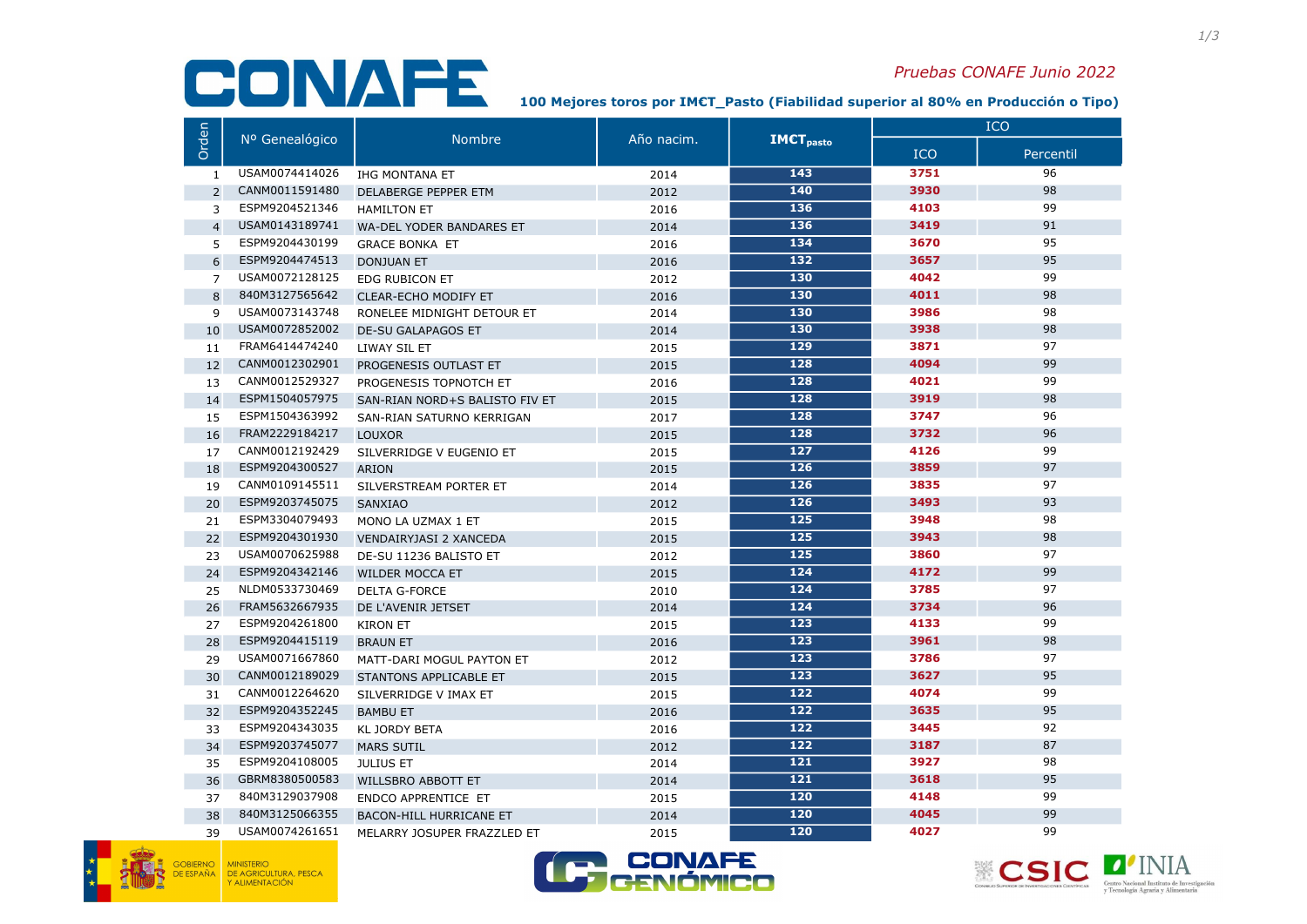





| 40 | ESPM2704363918 | CAMPOLONGO XF BC DOMINADOR ET | 2016 | 120              | 3886 | 98 |
|----|----------------|-------------------------------|------|------------------|------|----|
| 41 | USAM0069829746 | LONE-OAK-ACRES ALTARABO ET    | 2012 | 119              | 3884 | 97 |
| 42 | CANM0012434626 | PROGENESIS DALLAS ET          | 2016 | 119              | 3605 | 94 |
| 43 | ESPM1504271950 | CASA MENOR RUBICUNDO          | 2016 | 119              | 3565 | 94 |
| 44 | ESPM2704057916 | PB XF NEIPIN ET               | 2014 | 119              | 3474 | 92 |
| 45 | ESPM9204184122 | REGENIA BIKAIN ET             | 2014 | 119              | 3466 | 92 |
| 46 | NLDM0633377638 | <b>DELTA ROSEBUD RED</b>      | 2015 | 119              | 3430 | 92 |
| 47 | ESPM9403675844 | R.C.C. DIAMOND R.R. ET        | 2012 | 119              | 3369 | 91 |
| 48 | ESPM9204355197 | <b>BASIX ET</b>               | 2016 | 118              | 3963 | 98 |
| 49 | USAM0074564764 | PLAIN-KNOLL KING ROYAL ET     | 2015 | 118              | 3911 | 98 |
| 50 | ESPM2704057994 | TEIXEIRO RACER COUSCOUS XF ET | 2015 | 118              | 3483 | 93 |
| 51 | 840M3125993715 | FARNEAR DELTA-LAMBDA ET       | 2015 | 117              | 4070 | 99 |
| 52 | ESPM9204363995 | PENTAGON K&L POKEMON CLUN     | 2016 | 117              | 3567 | 94 |
| 53 | ESPM9204058793 | DG TIMBER ASTRAKAN ET         | 2014 | 116              | 3684 | 95 |
| 54 | USAM0071088720 | <b>BUTZ-HILL MEGASIRE ET</b>  | 2012 | 116              | 3345 | 90 |
| 55 | USAM0072353457 | RI-VAL-RE RAGER RED ET        | 2013 | 115              | 4174 | 99 |
| 56 | 840M3132349957 | MR SPRING NIGHTHAWK ET        | 2016 | 115              | 4046 | 99 |
| 57 | USAM0070625980 | DE-SU 11228 TOPSY ET          | 2012 | 115              | 3999 | 98 |
| 58 | ESPM9204179147 | DG KINGBOY SNIPER ET          | 2015 | 115              | 3996 | 98 |
| 59 | ESPM9204468575 | <b>GO-FARM LUGO ET</b>        | 2016 | 115              | 3861 | 97 |
| 60 | ESPM9204301921 | <b>EXITO ET</b>               | 2015 | 115              | 3808 | 97 |
| 61 | 840M3133064360 | ENDCO VIEWPOINT ET            | 2015 | 115              | 3783 | 97 |
| 62 | ESPM9204078713 | WILLSBRO KL ECLAIR ET         | 2014 | 115              | 3624 | 95 |
| 63 | CANM0012532147 | WESTCOAST SCOTCH ET           | 2016 | 115              | 3565 | 94 |
| 64 | NLDM0583671310 | <b>DELTA ANTHONY</b>          | 2013 | 115              | 3144 | 87 |
| 65 | 840M3135301237 | RONELEE FREEDOM ET            | 2016 | 114              | 3880 | 97 |
| 66 | ESPM9204175168 | WILLSBRO CJ ASTRO ET          | 2014 | 114              | 3460 | 92 |
| 67 | ESPM9204595960 | MOLENKAMP 6591 KARTEL         | 2017 | 113              | 4066 | 99 |
| 68 | ESPM9204493446 | ALH DESU KENIA ET             | 2017 | 113              | 4009 | 98 |
| 69 | CANM0012283286 | WESTCOAST LIGHTHOUSE ET       | 2015 | 113              | 3942 | 98 |
| 70 | ESPM9204301922 | <b>ALVITE ET</b>              | 2015 | 113              | 3871 | 97 |
| 71 | ESPM9204501765 | ARKMAN SNIPER ET              | 2017 | 113              | 3823 | 97 |
| 72 | ESPM9204352242 | <b>BABYLON ET</b>             | 2016 | 113              | 3502 | 93 |
| 73 | ESPM9204292619 | AKILIA KIWI ET                | 2015 | 112              | 4016 | 99 |
| 74 | USAM0071181872 | SANDY-VALLEY DREAMWEAVER ET   | 2013 | 112              | 3894 | 98 |
| 75 | ESPM9204631169 | CLEVELAND SALARIO ET          | 2017 | 112              | 3856 | 97 |
| 76 | ESPM9204493441 | <b>SANDY GH BONBON ET</b>     | 2016 | 112              | 3836 | 97 |
| 77 | NLDM0680292023 | VISSTEIN K&L PROMOTER         | 2014 | $\overline{112}$ | 3780 | 97 |
| 78 | USAM0071494672 | EDG DEMAN ET                  | 2012 | 112              | 3658 | 95 |
| 79 | ESPM9204202102 | <b>TICKET ET</b>              | 2014 | 112              | 3571 | 94 |
| 80 | ESPM9204415116 | LIN-HORST LH-K&L JARIK        | 2016 | 112              | 3494 | 93 |
| 81 | ESPM9204383819 | <b>GEFRI APOLO PC ET</b>      | 2016 | 111              | 4164 | 99 |
| 82 | ESPM9204301931 | WILDER MARZIPAN ET            | 2015 | 111              | 4080 | 99 |
| 83 | NLDM0755898903 | <b>COGENT SUPERSHOT</b>       | 2013 | 111              | 4069 | 99 |
| 84 | ESPM9204487905 | <b>BACARDI ET</b>             | 2016 | 111              | 4015 | 98 |